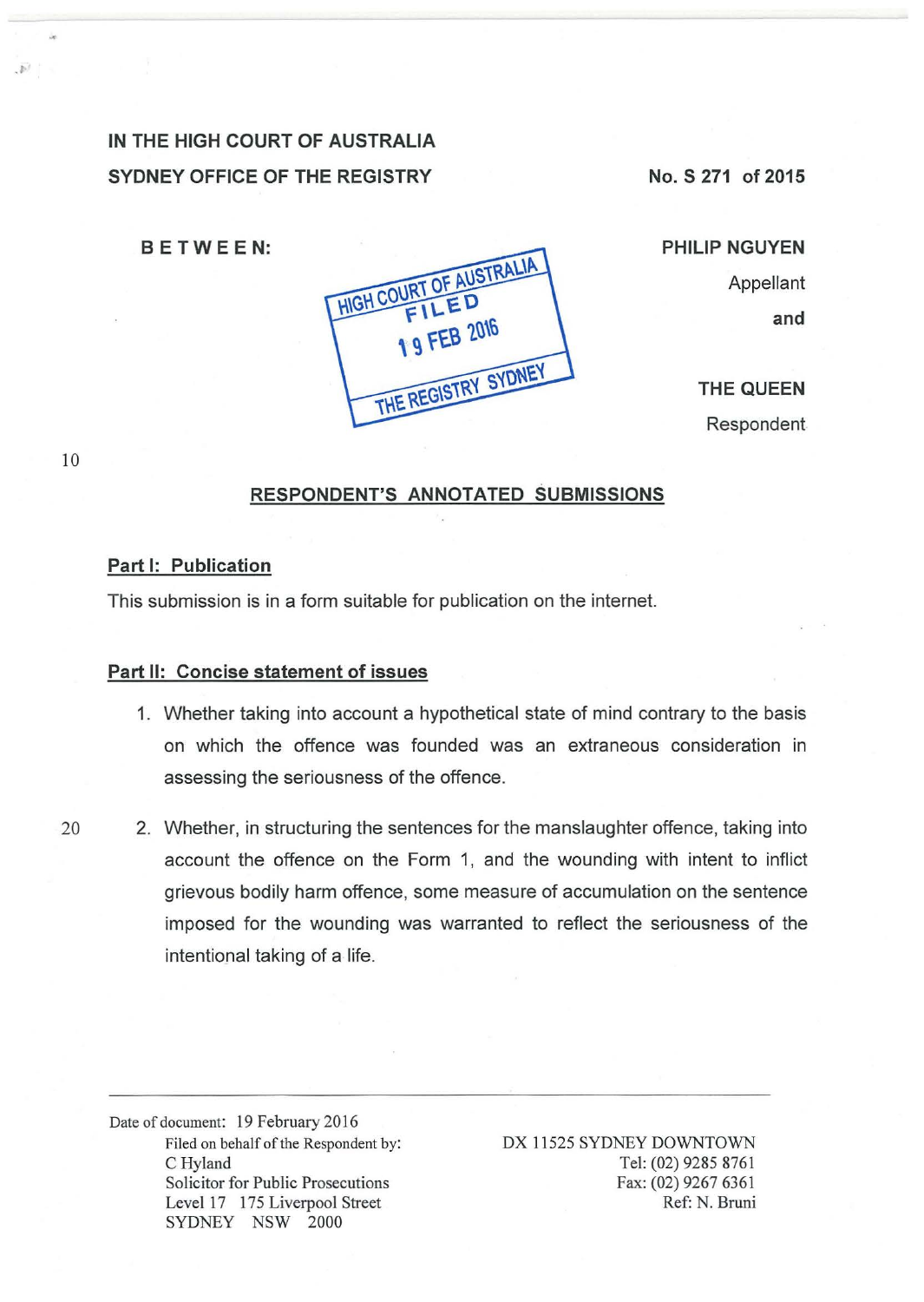#### **Part Ill: Section 788 of the Judiciary Act**

lt is certified that this appeal does not raise any constitutional question. The respondent has considered whether any notice should be given in compliance with s78B of the Judiciary Act 1903 (Cth). No such notice is required.

# **Part IV: Statement of contested material facts**

4. 1 The respondent does not contest the appellant's outline of the material facts. This matter proceeded by way of Agreed Facts which were accepted by the 10 sentencing judge (ROS [8] AB 45.50)

### **PART V: Applicable Legislative provisions**

The appellant's list of legislative provisions is accepted.

### **PART VI: Statement of Argument**

#### **De Simoni**

- 6. 1 The plea to manslaughter was based on the partial defence of excessive self-defence under s 421 of the Crimes Act. The elements of murder were admitted (AWS [28]). The appellant shot Constable Crews with the intent to inflict grievous bodily harm. Criminal responsibility was reduced to manslaughter because the appellant believed it was necessary to shoot at Constable Crews in order to defend himself (AWS [46]). This was incorporated into an agreed statement of facts (ROS [8] AB 45.50) and the sentencing judge accepted that the partial defence was based on the appellant's mistaken belief that Constable Crews was there to rob him and posed a threat to his safety (ROS [34] AB 52.40).
- 6. 2 The appellant accepts that this was the basis of the plea but submits there was no error in finding that the offence would have been more serious if the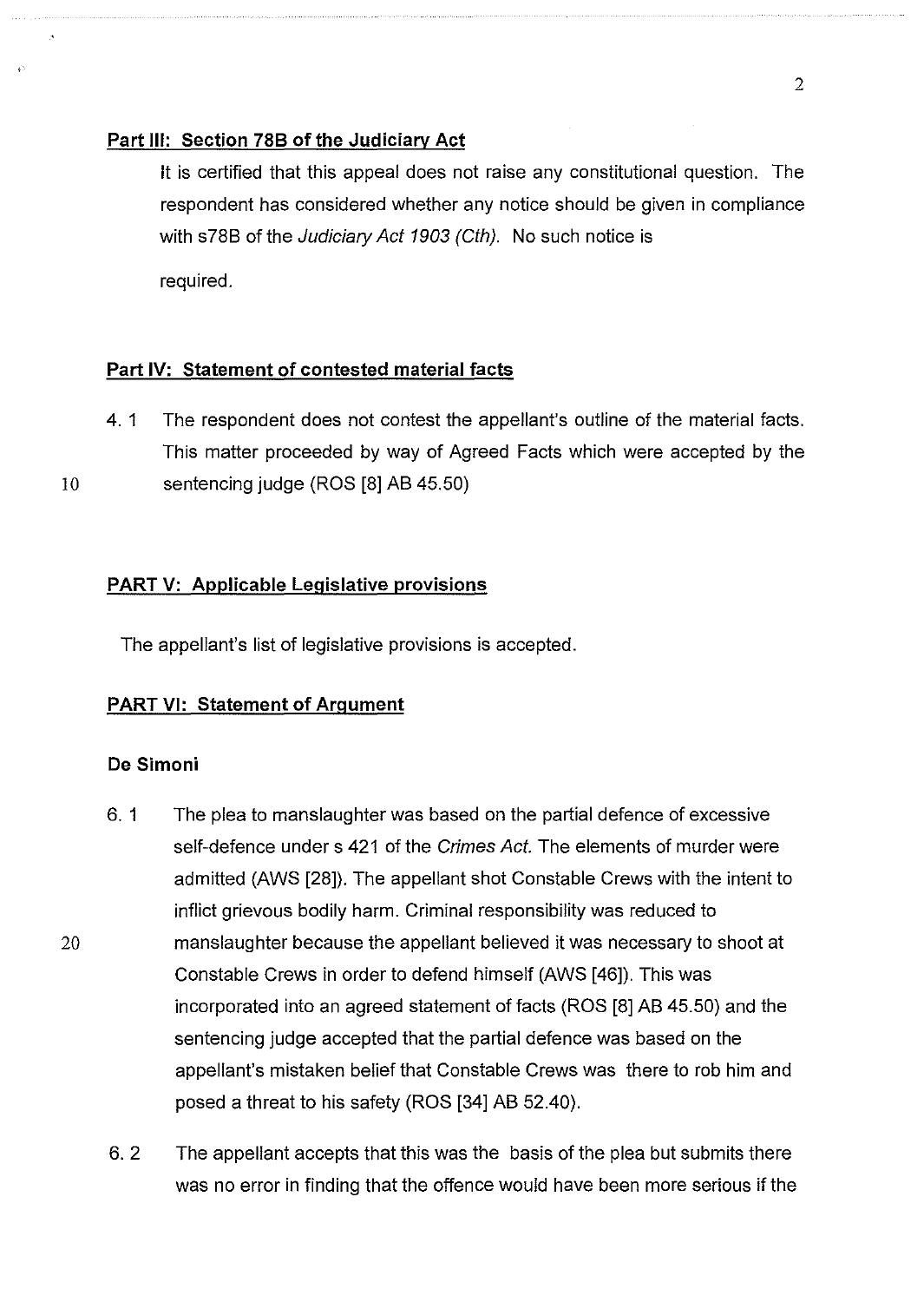appellant had known the men were police officers because knowledge that Constable Crews was a police officer was not an element of murder. Taking such knowledge into account in assessing the seriousness of the manslaughter offence is said not to constitute a **De Simoni** error because it did not involve taking into account a circumstance which would have constituted an element of a more serious offence (AWS [41]). The appellant points out that there is a distinction between circumstances which constitute an element of another offence and circumstances which make a particular offence more serious (AWS [40]). On this analysis, the appellant's knowledge that Constable Crews was a police officer was just a circumstance which might have made the offence more serious but not an element of the offence of murder.

- 6. 3 There is no issue that knowledge was not an element of murder. The elements of murder were admitted. The appellant fired at Constable Crews with intent to inflict grievous bodily harm. The issue is whether firing the gun with knowledge that he was a police officer negated the partial defence which reduced the murder to manslaughter.
- 6.4 The appellant contends that it does not because his belief that Constable Crews was there to rob him was not an element of that partial defence (AWS [41]). The "only relevant belief" was the belief that his conduct was necessary to defend himself (AWS [44]). Knowledge that the person was a police officer was not a necessary element of that belief. In this way the appellant seeks to separate the belief that it was necessary to defend himself from his belief that Constable Crews was a robber. The partial defence is said to require one but not the other and there was no error in making the comparison because the appellant's knowledge that Constable Crews was a police officer was not part of the belief that it was necessary to defend himself.

30 6. 5 That separation of the two beliefs was not available in the circumstances of this case. The appellant's belief that it was necessary to defend himself was not distinct from his belief that the men were robbers who posed a threat of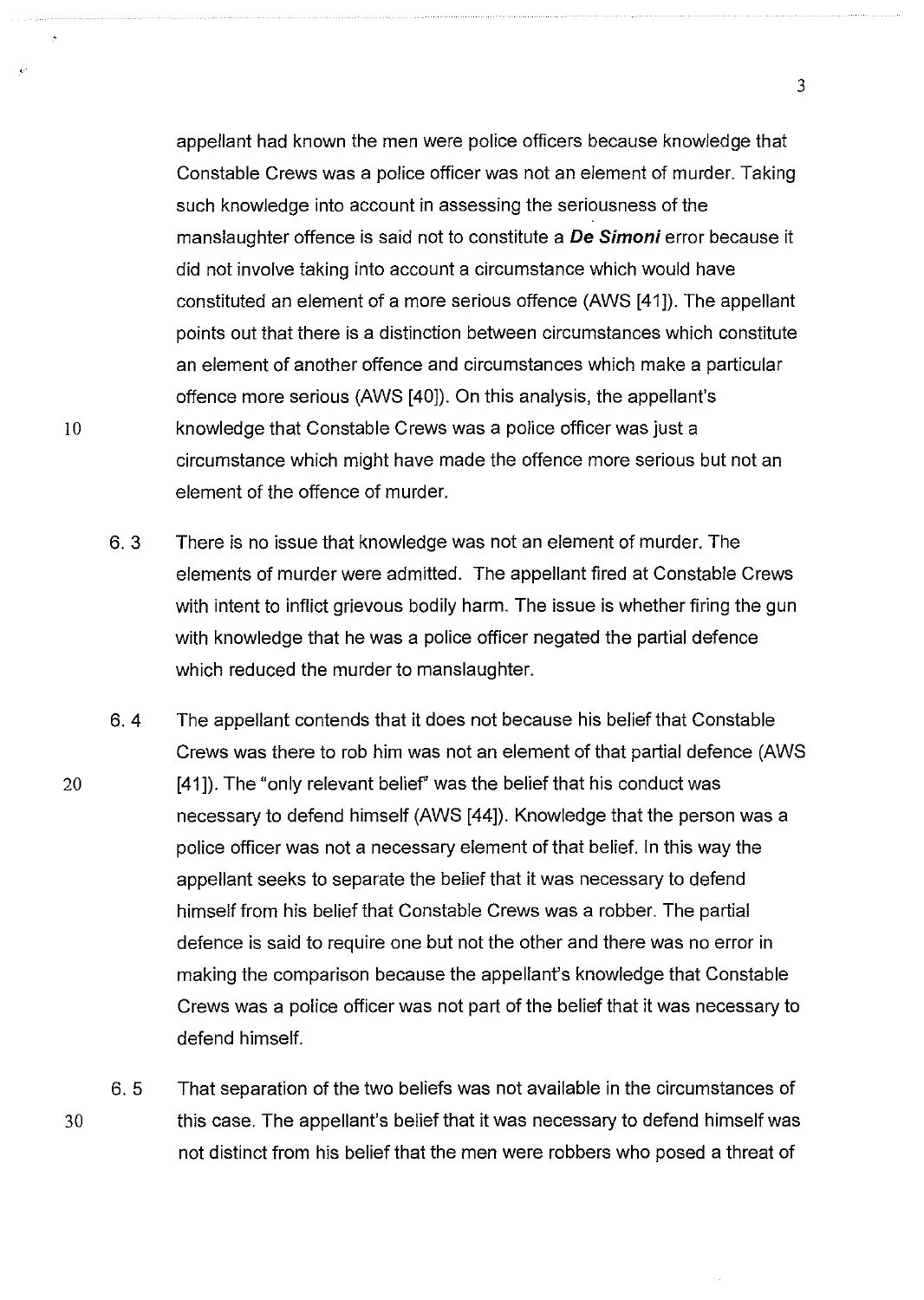harm. it was integral to his belief that it was necessary to defend himself which founded the partial defence.

- 6. 6 The sentencing judge correctly drew no such distinction. Her Honour characterised the belief as a belief in the necessity to defend himself against the men he thought were there to rob him. Her Honour noted that the partial defence was based "on his mistaken belief that the officer was someone who was intent on robbing him" (ROS [34] AB 52.40) and found that the appellant had "armed himself because he believed he was going to be robbed or physically harmed, and in the process fired the pistol at an unarmed man" ROS [41] AB 55.26).
- 6. 7 The appellant also appears not to accept any such distinction for the appellant acknowledges that the appellant's belief that he needed to defend himself was "inextricably linked" to his belief that the men were not police (AWS [33]) as his belief that Constable Crews was not a police officer "founded his claim for excessive self-defence" (AWS [41], [49]).
- 6. 8 The appellant also acknowledges that his belief that the men were there to rob him, that they were "fake police", was the basis of his belief that it was necessary to defend himself and if it were removed, that is, if he knew they were police, the defence would not be available: "If this was removed then he may not have had grounds for believed [sic] that he needed to act to protect himself' (AWS [45]).
- 6.9 The appellant is correct that if the appellant's belief that they were not police were removed the partial defence would not be available. And if the partial defence were not available, as the appellant points out, the offence would be murder (AWS [46]).
- 6. 10 The same reasoning applies were the Crown to seek to have the appellant's knowledge that the men were police taken into account as aggravating the manslaughter offence. The appellant submits this would be permissible (AWS [41]) but as her Honour noted that would contravene the basis of the plea (ROS [46] AB 57.20). it was for that reason that her Honour did not find knowledge was essential in relation to the aggravating factor that the victim

10

20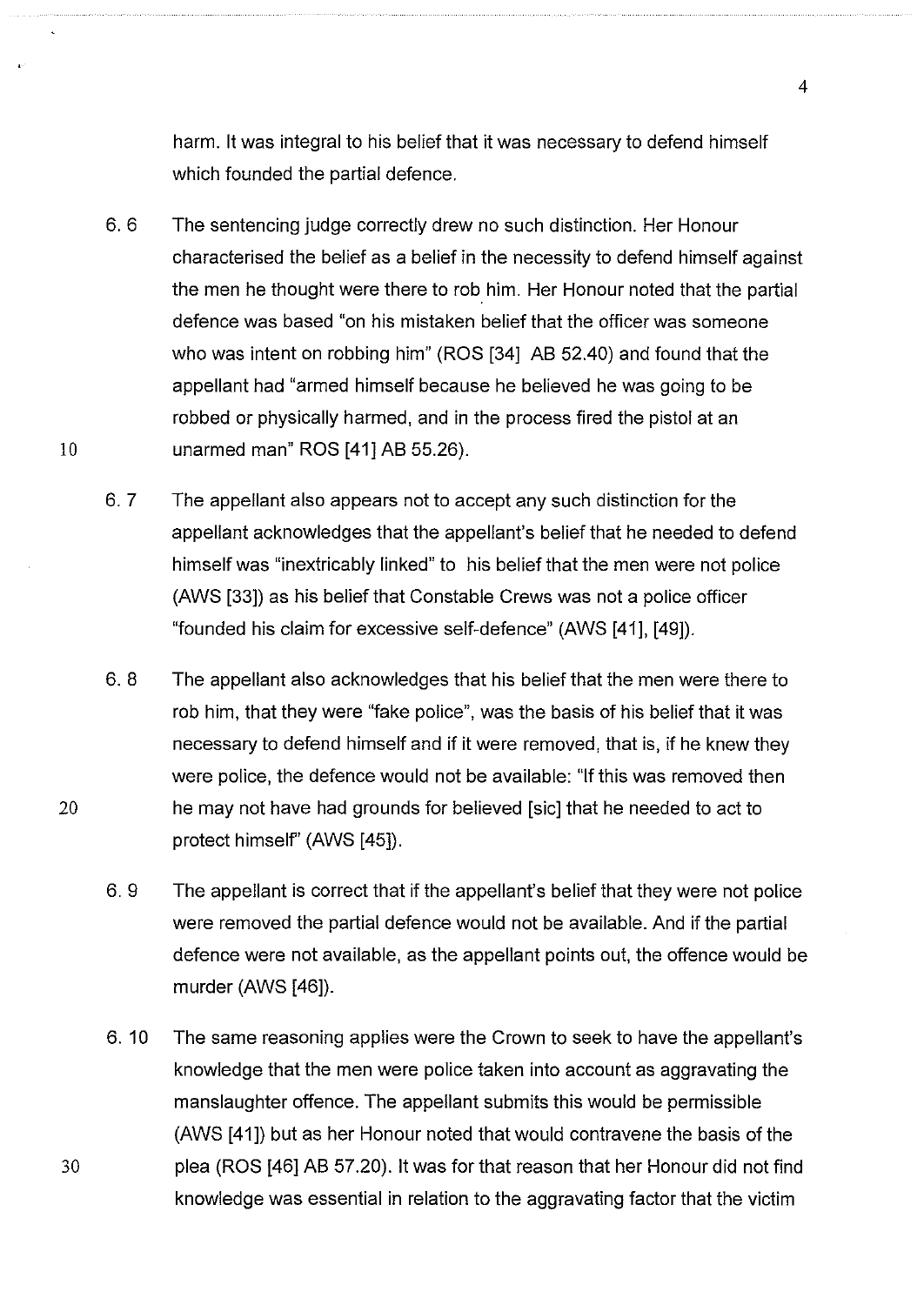was police officer under s 21A of the Crimes (Sentencing Procedure) Act, because her Honour recognised that the sentence "must" proceed on the basis that he did not know (ROS [52] AB 58.50).

- 6. 11 However, her Honour failed to apply that reasoning when assessing whether the offence was in the worst category. By comparing the seriousness of the manslaughter offence with the situation had the appellant known Constable Crews was a police officer her Honour effectively removed the basis of the partial defence, a finding her Honour had previously acknowledged must not be made in this case (ROS [52] AB 58.45). The state of mind on which the partial defence was based was the belief that the men were robbers against whom the appellant needed to defend himself. The state of mind that he knew they were police was not a mere circumstance in that context. it was an entirely different state of mind which negated the belief that they were robbers and thus removed the basis of the partial defence.
- 6. 12 The appellant is correct that it may not be helpful to characterise the lack of knowledge that the men were police as the absence of a factor (AWS [47]). The appellant had a particular state of mind constituted by a specified belief, namely that the men were not police, they were robbers.
- 6. 13 The appellant further submits that it is entirely hypothetical and irrelevant to 20 posit that he knew the men were police because if he had known they were police he may not have chosen to discharge the gun at all as he would not have believed it was necessary to defend himself (AWS [45]). This is said to be the error made by the CCA but it is the very error made by the sentencing judge. Her Honour took into account the seriousness of the hypothetical offence he would have committed if he had fired knowing they were police in assessing the seriousness of the offence he committed without that state of mind.
	- 6. 14 The postulation that the appellant knew that they were police also rendered the second aspect of the partial defence meaningless. The second aspect of the defence addresses the unreasonableness of the person's response "in the circumstances as he or she perceives them" (s 421(1)(b)). The

30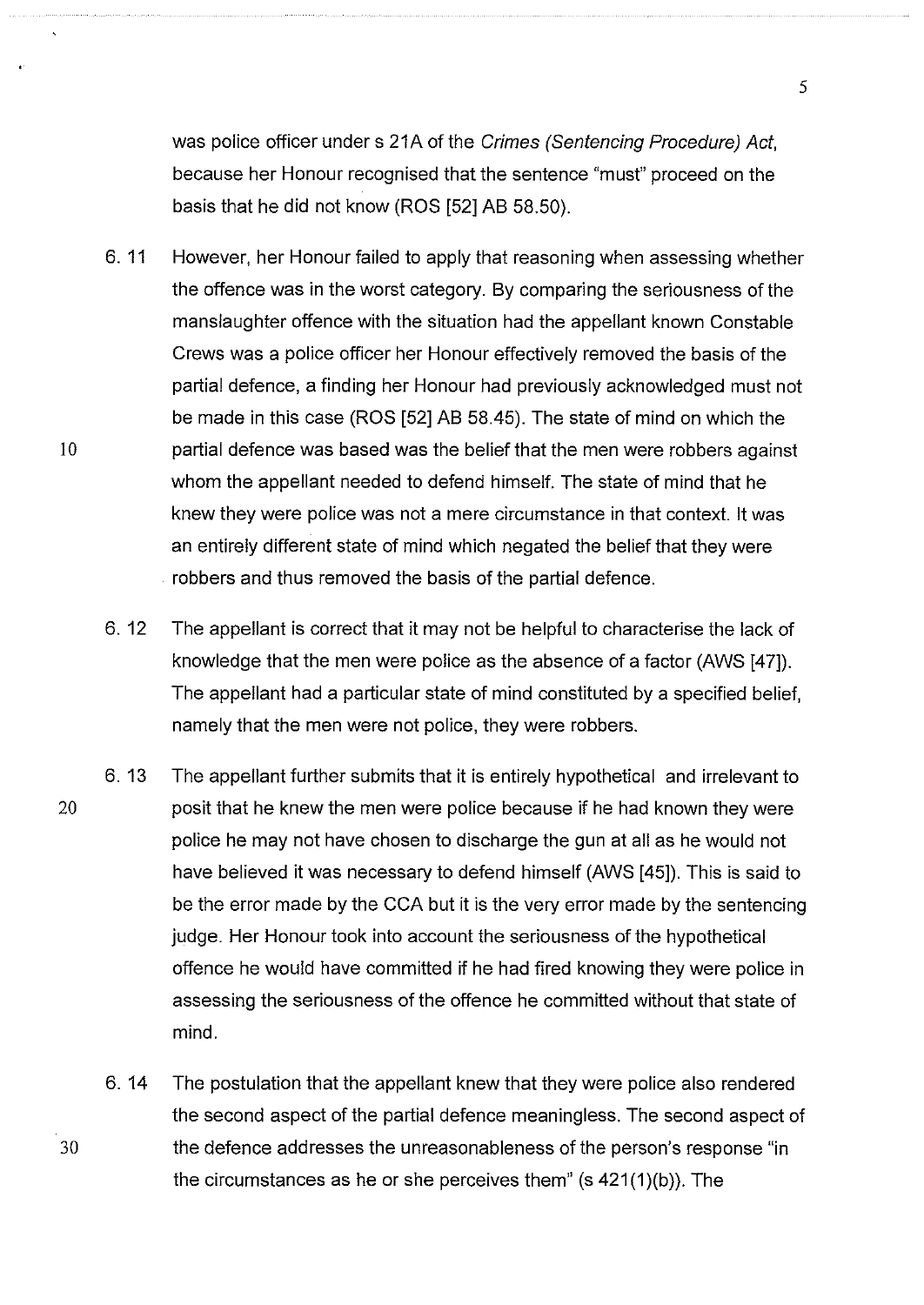circumstances the appellant perceived were that he was under threat by a group of robbers. The sentencing judge's finding that it was unreasonable to shoot at those men without taking any steps to ascertain whether the men posed any danger "or whether the claim by those men that they were police officers was legitimate" (ROS [41]) would have no bearing if the appellant knew they were police.

6. 15 The circumstances were that the officers announced they were police a number of times ROS [15]). Three of them were in uniform. They did not have their weapons drawn. The appellant knew they claimed to be police but 10 he did not believe them which was why he came out of the garage with his gun drawn (ROS [16]).

- 6. 16 The appellant then pointed the gun towards Constable Crews who was standing closest to him. Constable Crews was holding a folder of documents (ROS [13]). The police again identified themselves as police officers and directed the appellant to put down the gun (ROS [17]).
- 6. 17 If the appellant knew that Constable Crews was a police officer it meant he fired at an officer holding a folder of papers knowing he was a policeman and unarmed. That would unquestionably have been an aggravated form of murder. The introduction of that hypothetical state of mind provided no 20 useful comparison in assessing the seriousness of the manslaughter offence the very essence of which was that he did not know.
	- 6. 18 The appellant submits that the appellant's belief that the men were robbers was the reason the plea was accepted and a matter into which the sentencing judge could not inquire (AWS [38]).
	- 6. 19 The appellant's belief in the need to defend himself was the basis of the plea, not the reason it was accepted. The reason the plea was accepted was that the Crown could not disprove the genuineness of that belief despite the fact that three of the men were in uniform and the officers repeatedly identified themselves as police. This was because of the unusual circumstance that the appellant had been the victim of an attempted robbery in that garage area two weeks earlier when two men wearing balaclavas and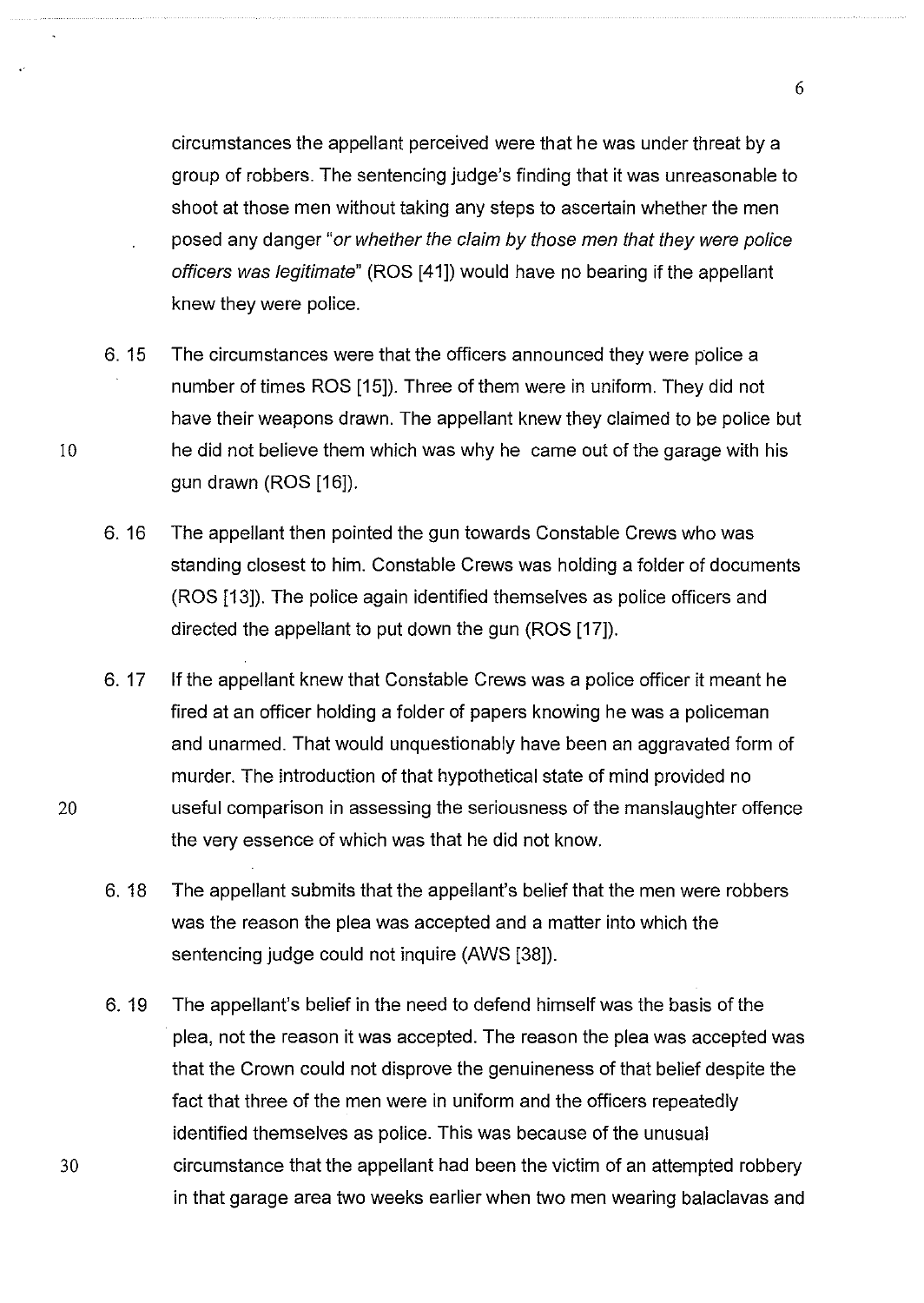armed with bats threatened him (ROS [30]). After this attempted robbery the appellant obtained the gun to protect himself in case he had any further problems. There was the further coincidence that the appellant was involved in a drug transaction for 8 ounces of cocaine at the time the police arrived (ROS [29]). He may have panicked when he heard the men approaching believing they were "fake police" there to rob him as in the previous incident (Agreed Facts [32]).

6. 20 The sentencing judge's comment that the manslaughter offence would have been in the worst category if the appellant fired knowing Constable Crews was a police officer (ROS [57]) was inconsistent with her Honour's acknowledgement at other stages of her reasons that the plea was accepted on the basis that it was "reasonably possible that the [appellant] did not know Constable Crews was a police officer" (ROS [46]) and that it had to be accepted that the manslaughter was based on the possibility that the appellant believed the men were robbers and posed a danger to him: "As I see it, accepting as I **must** that the offender might actually have believed that the police officers were robbers" (ROS [52])(emphasis added). Her Honour accepted that the basis of the manslaughter was that the appellant "was unaware that Constable Crews was a police officer" and had a genuine but misplaced belief that he needed to defend himself against a perceived threat of harm (ROS [57]). it was somewhat antithetical to posit that the appellant knew the men were police when it was acknowledged that that contradicted the belief on which the partial defence depended.

6. 21 This is not to say that her Honour was wrong in her assessment that it would have been more serious had the appellant known that Constable Crews was a police officer but the problem with that analysis was that her Honour was not assessing the relative seriousness of this manslaughter offence in the range of possible manslaughter offences but comparing its seriousness in relation to what would have been a more serious offence.

30 6. 22 The appellant submits that this was not an error because the **De Simoni**  principle, "by analogy or otherwise", does not prohibit a sentencing judge from having regard to the absence of a factor which, if present, would have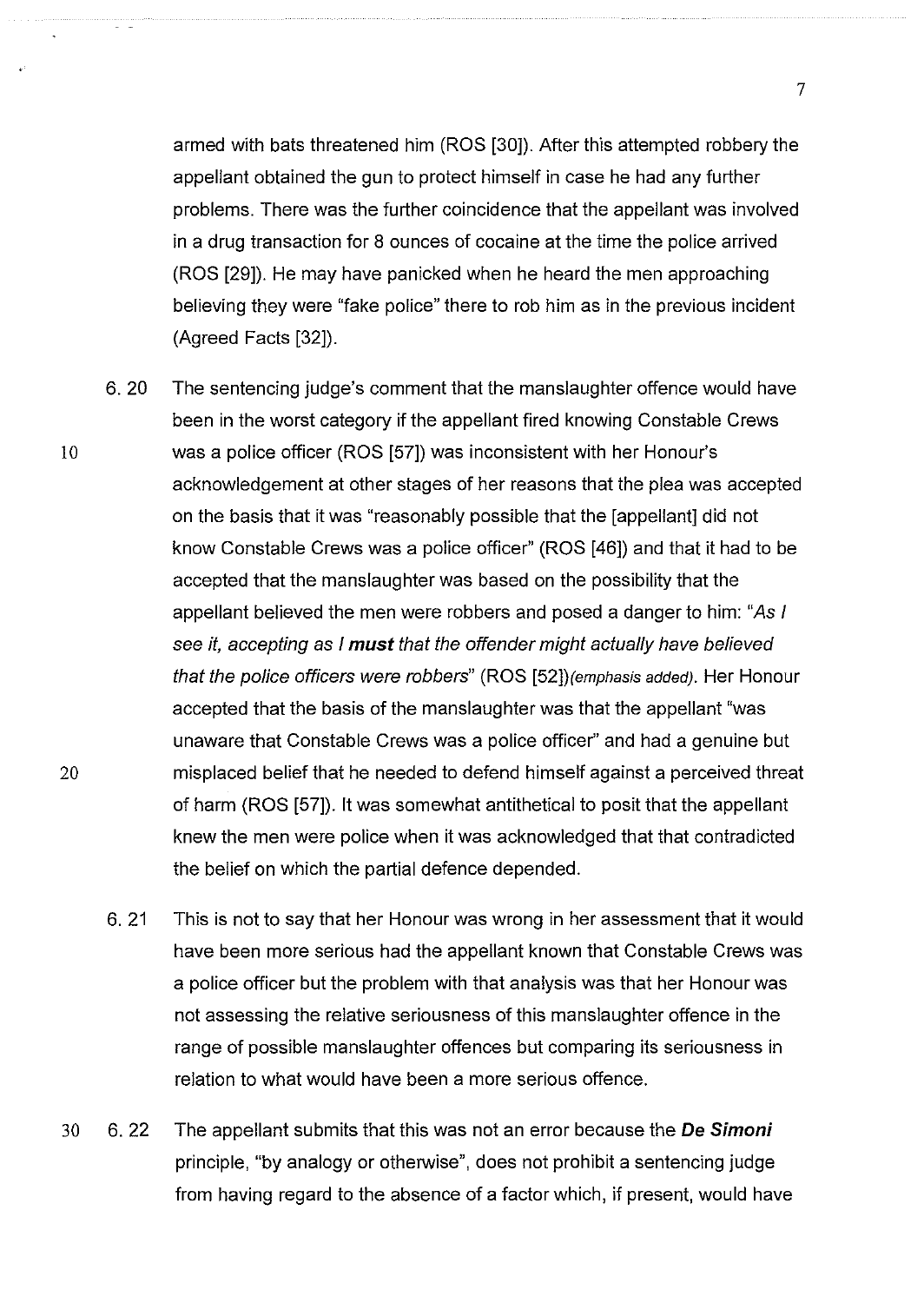rendered an offender liable to a more serious offence. The **De Simoni**  principle is said to apply only to the presence of circumstances of aggravation not the absence of circumstances of aggravation and, being "ameliorative", does not apply to mitigating circumstances (AWS [37]).

- 6. 23 As the appellant points out, the distinction between absence of factors and presence of factors is not helpful in the present case. lt is misleading to characterise the appellant's belief that the men were robbers as an absence of a belief that they were police. The comparison that was made by the sentencing judge was between one positive belief or state of mind (that they 10 robbers who posed a threat) as against another positive belief or state of mind (that they were police).
	- 6. 24 This was not strictly a contravention of the **De Simoni** principle as the sentencing judge did not impose a sentence in reliance on a circumstance of aggravation which had not been charged that rendered the appellant liable to a greater punishment. However, the introduction of a hypothetical consideration which, if it existed, would have constituted a more serious offence was an extraneous consideration analogous to a breach of the **De Simoni** principle
- 6. 25 Contrary to the appellant's submission, the use of the **De Simoni** principle is 20 not confined to having regard to uncharged circumstances of aggravation. The principle has been relied upon in relation to the absence of a factor which, if it existed, would have been a mitigating circumstance: **Elias v The Queen** (2013) 248 CLR 483.
	- 6. 26 **Elias** concerned the Liang principle which held that it was relevant and proper to take into account on sentence that a lesser offence was available and could have been charged **(Eiias** at [13]). The error in taking into account the availability of a lesser offence was held to be that it indicates that the court sentences on its assessment of the offending conduct and not for the offence charged **(Eiias** at [26]). That error was demonstrated by reference to the **De Simoni** principle: "If it is right for the judge to take into account the circumstance that the offender might have been convicted of a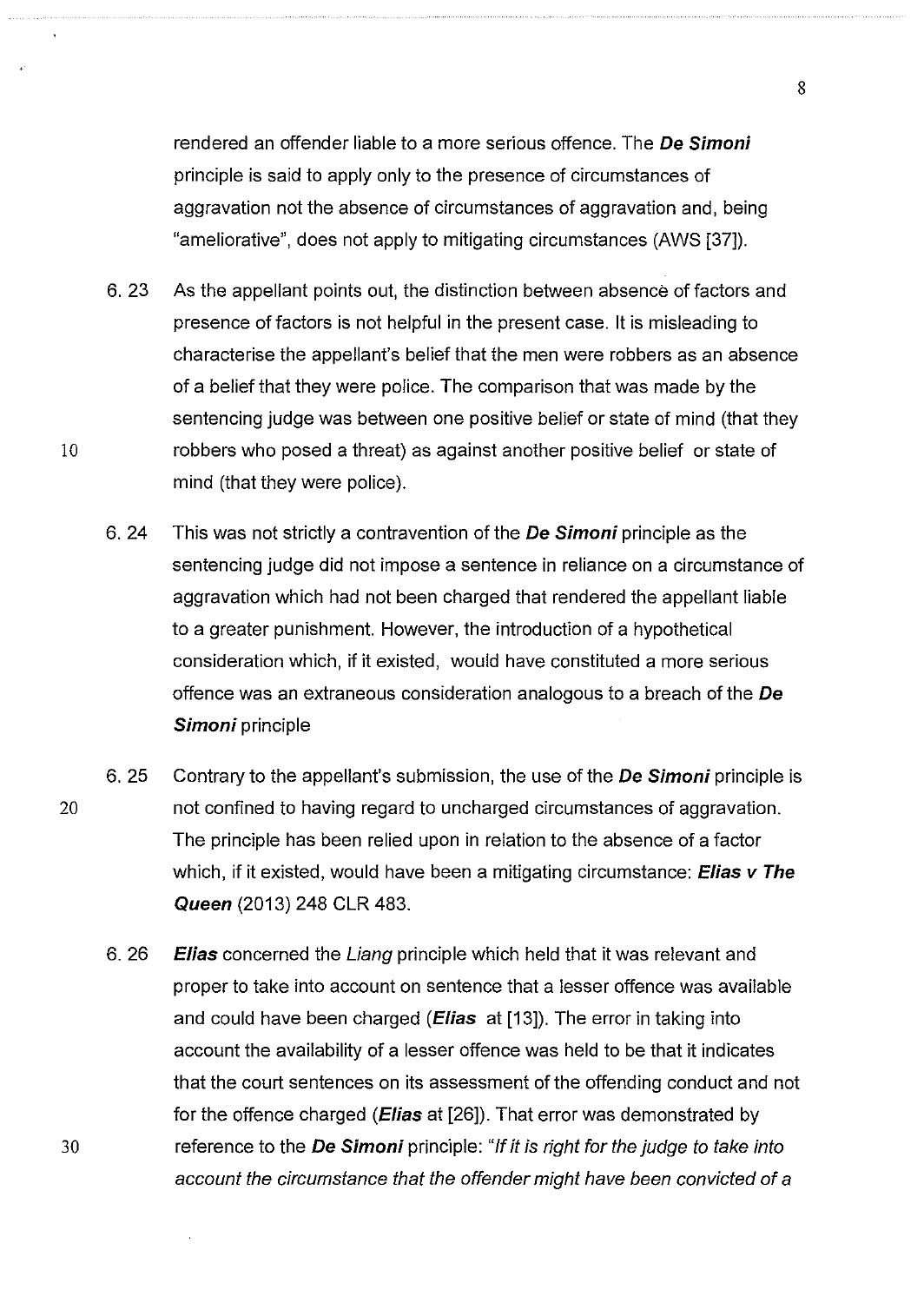less serious offence, it is difficult to see why as a matter of principle the judge should not take into account facts disclosing a circumstance of aggravation that could have been, but was not, charged' **(E/ias** at [26]). The **De Simoni** principle was thus used by analogy to demonstrate the error of having regard to an absent mitigating consideration.

- 6. 27 As this Court held in **E/ias,** "Consideration of different offences for which an offender might have been convicted is merely a distraction." **(E/ias** at [36]). This was similar to the reasoning applied by the CCA in the present case where the reference to the appellant's knowledge that the men were police 10 was characterised as an "extraneous or irrelevant consideration" (CCA [52] AB 106.40).
- 6. 28 Contrary to the appellant's submission, this did not impair the ability to do individualised justice by limiting consideration of the relevant circumstances (AWS [43]). The hypothetical state of knowledge that the men were police was not a relevant circumstance. lt was a non-existent circumstance which had been expressly negated by the plea to the offence in question. Nor did this introduce excessive subtlety and refinement to the sentencing process (AWS [43]). This was the accepted basis of the partial defence which the sentencing judge had already recognised and applied elsewhere in her 20 reasons.
	- 6. 29 However, in relation to manifest inadequacy, the CCA stated that "the fact" that the Respondent did not know or believe that the persons in the garage were police officers is not relevant to an assessment of the objective gravity of the manslaughter offence" (CCA [95] AB 113.25).
	- 6. 30 This was unfortunately expressed and appears to be a slip brought about by the use of the double negative. One of those negatives needed to be removed for the passage to be consistent with the CCA's reasons as a whole. The passage should have read that "the fact that the respondent knew that the persons were police is not a relevant consideration" or "the fact that the respondent did not know that the persons were police is a relevant consideration". As the CCA noted just two paragraphs later, it was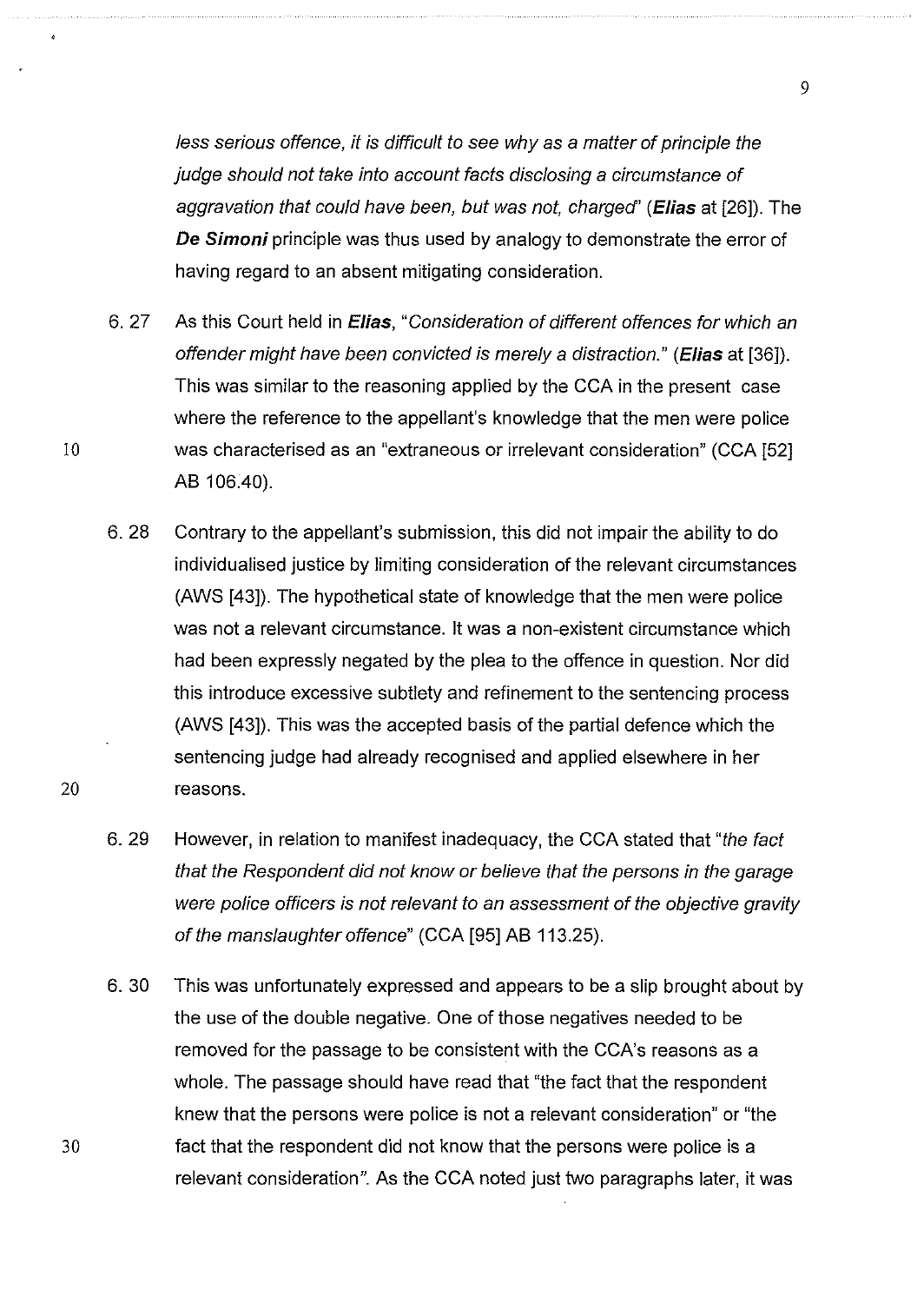accepted that the appellant did not know the men were police which was the basis of the plea (CCA [97]).

6. 31 It was apparent that the fact that the appellant did not know that the men were police was a relevant consideration. it was the very basis of the plea and the reason the CCA held that the hypothetical state of mind posited by the sentencing judge was extraneous.

# **Totality**

10

- 6. 32 The respondent agrees with the appellant's statement of the principle that totality it is a discretionary determination and that sentencing judges are afforded considerable flexibility on questions of concurrency and accumulation (AWS [53]). The respondent also adopts the appellant's quotation from **Pearce v The Queen** (1998) CLR 610 that it is a matter of common sense not to be attended with excessive subtleties or refinements (AWS [55]). As the appellant notes (AWS [53]), these principles were accepted by the CCA (CCA  $[77] - [78]$ , AB 110.47).
- 6. 33 However, there is a clear distinction with the situation in **Pearce** which concerned the question of double punishment for a single act and the present case which raises no such issue. The two offences in the present case were clearly distinct with quite different consequences.
- 20 6. 34 There was no element of double punishment in imposing a degree of separate punishment for the intentional taking of a life. This was a significant consequence not reflected in the wounding offence. The manslaughter offence also had to take into account the criminality of the offence on the Form 1 (CCA [82] AB 111.35, CCA [105] - [110] AB 115.10). This offence of possession of a prohibited firearm carried a maximum penalty of 14 years and a standard non-parole period of 3 years (CCA [6] AB 98.10).
- 6. 35 Despite much of the appellant's conduct being common to both offences, a measure of accumulation was required in recognition of the fact that these "were distinct offences caused by different bullets causing very different 30 consequences" (CCA at [81]).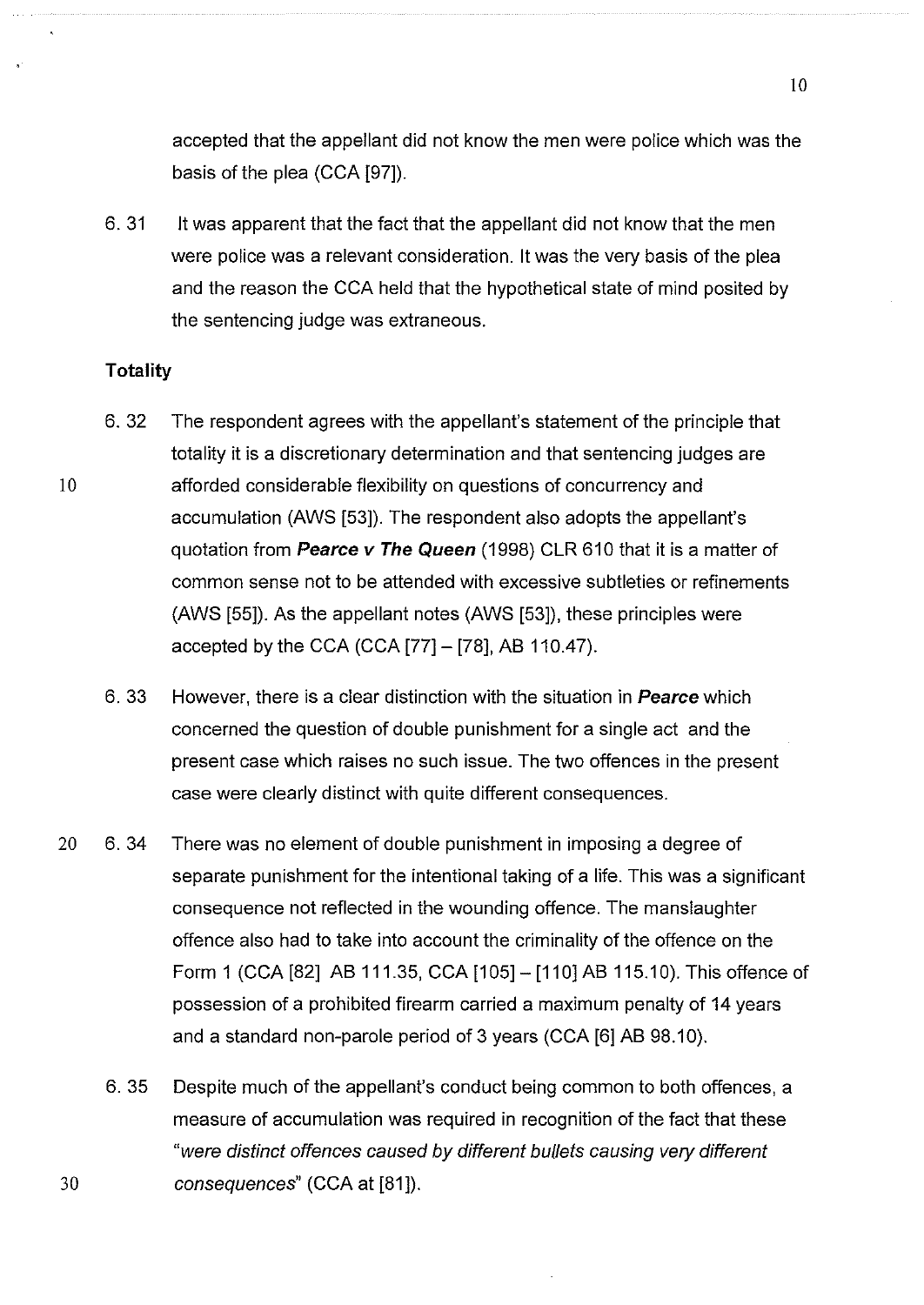#### **Determination of Appeal**

- 6. 36 In addition to the error found in relation to totality (ground 3) and the De **Simoni** principle (ground 1), the CCA also upheld ground 4 and found that the sentence was manifestly inadequate (CCA [113] AB116.15). This was a separate error independent from the other two. Ground 4 having been established, the Court was required to undertake a fresh exercise of the sentencing discretion.
- 6. 37 Contrary to the appellant's submission, the CCA expressly took into account that the appellant did not know that the men were police officers (CCA [97] 10 AB 113.37). On resentence, the CCA considered that the objective gravity of the manslaughter offence was greater than the sentencing judge had assessed but agreed with the sentencing judge that there were limited subjective circumstances in the appellant's favour (CCA [118] AB 116.40).
	- 6. 38 The appellant was 55 at the time of the offences, he had previous convictions for fraud, theft and a serious drug supply offence. He continued to be involved in the supply of drugs and had recently taken the step of arming himself with a prohibited weapon (CCA [112] AB 115.50). He was taking crystal methamphetamine and heroin at the time of the offences but did not consider his drug use problematic (ROS [63] AB 62.20). The sentencing judge found that the appellant was resistant to submitting to supervision on parole, had little insight into his drug use and appeared determined to continue to involve himself in the drug milieu. Given those findings her Honour was unable to find that the prospects of rehabilitation were favourable (ROS [63] AB 62.28).
	- 6. 39 In all the circumstances the CCA concluded that a "substantially different" sentence should be imposed (CCA [117] AB 116.37). Taking into account the discretionary factors, and allowing a discount of 10% for the plea of guilty, the Court imposed new sentences for the respective offences (CCA  $[128]$  (c) - (d)).
- 30 6. 40 There is no ground of appeal averring that the finding of manifest inadequacy was wrong, nor that the redetermined sentence was wrong. The